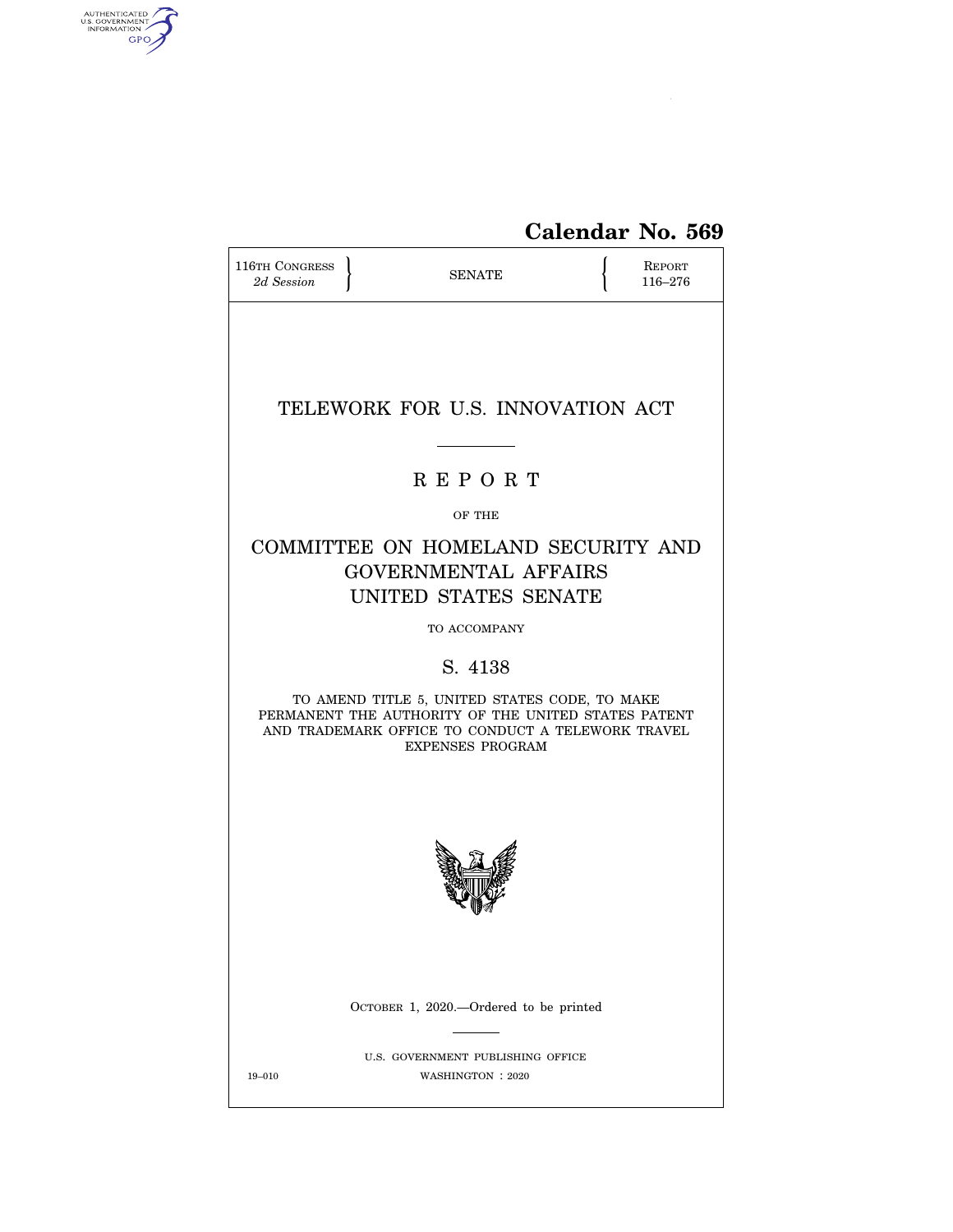#### COMMITTEE ON HOMELAND SECURITY AND GOVERNMENTAL AFFAIRS

RON JOHNSON, Wisconsin, *Chairman* 

ROB PORTMAN, Ohio RAND PAUL, Kentucky JAMES LANKFORD, Oklahoma MITT ROMNEY, Utah RICK SCOTT, Florida MICHAEL B. ENZI, Wyoming JOSH HAWLEY, Missouri

GARY C. PETERS, Michigan THOMAS R. CARPER, Delaware MAGGIE HASSAN, New Hampshire KAMALA D. HARRIS, California KYRSTEN SINEMA, Arizona JACKY ROSEN, Nevada

GABRIELLE D'ADAMO SINGER, *Staff Director*  JOSEPH C. FOLIO III, *Chief Counsel*  PATRICK J. BAILEY, *Chief Counsel for Governmental Affairs*  CLARK A. HEDRICK, *Counsel*  DAVID M. WEINBERG, *Minority Staff Director*  ZACHARY I. SCHRAM, *Minority Chief Counsel*  MARIE E. TALARICO, *Minority Research Assistant*  LAURA W. KILBRIDE, *Chief Clerk*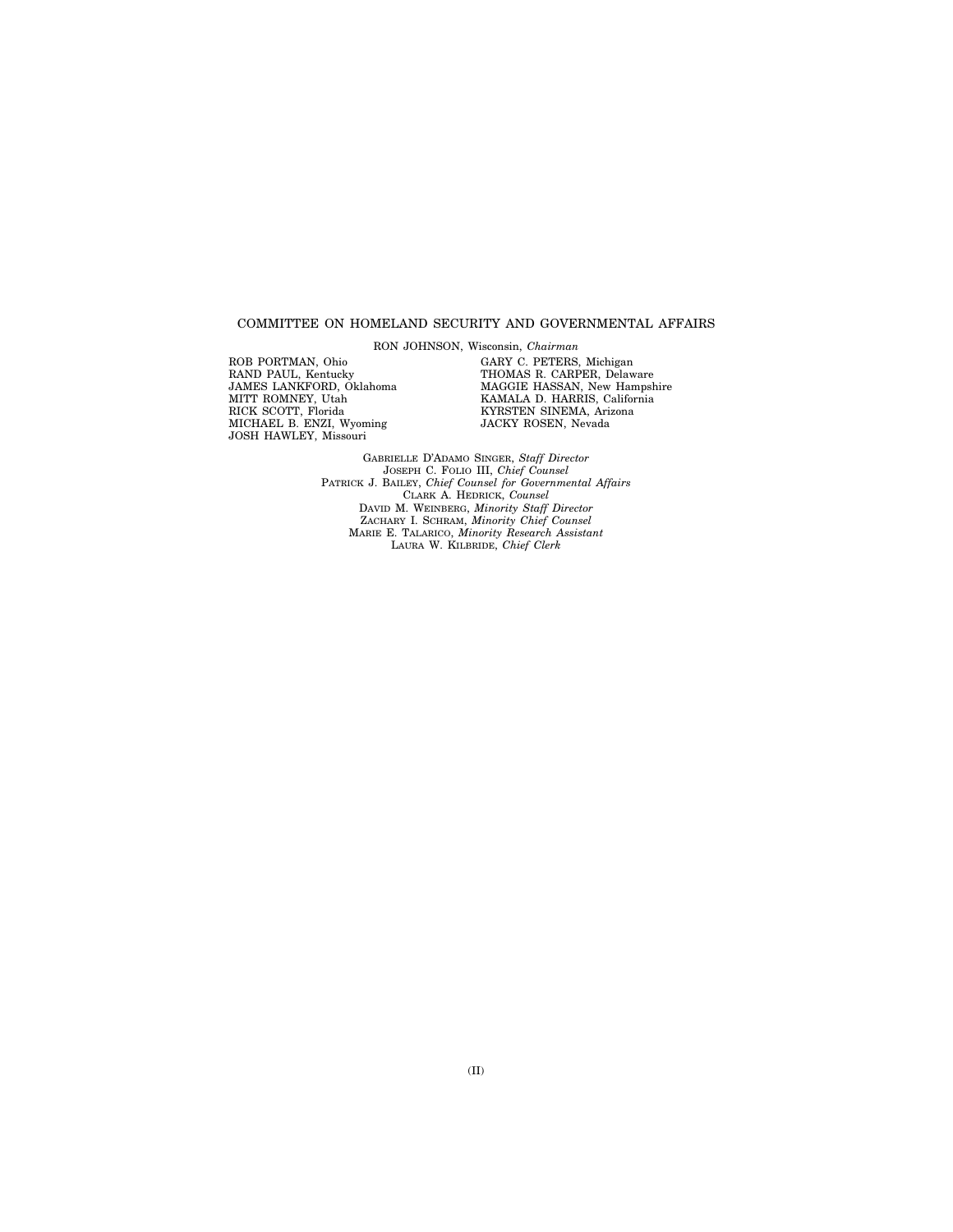# **Calendar No. 569**

 $P_{\alpha\alpha\beta}$ 

116TH CONGRESS **REPORT** 2d Session **116–276** 

## TELEWORK FOR U.S. INNOVATION ACT

OCTOBER 1, 2020.—Ordered to be printed

Mr. JOHNSON, from the Committee on Homeland Security and Governmental Affairs, submitted the following

## R E P O R T

#### [To accompany S. 4138]

#### [Including cost estimate of the Congressional Budget Office]

The Committee on Homeland Security and Governmental Affairs, to which was referred the bill  $(S. 413\&)$ , to amend title 5, United States Code, to make permanent the authority of the United States Patent and Trademark Office to conduct a telework travel expenses program, having considered the same, reports favorably thereon without amendment and recommends that the bill do pass.

#### **CONTENTS**

|  | 1 age |
|--|-------|
|  |       |
|  |       |
|  |       |
|  |       |
|  |       |
|  |       |
|  |       |

#### I. PURPOSE AND SUMMARY

S. 4138, the Telework for U.S. Innovation Act, removes the statutory expiration date for the U.S. Patent and Trademark Office's (PTO) telework travel expenses program and requires a permanent annual report to Congress.

### II. BACKGROUND AND THE NEED FOR LEGISLATION

In the Telework Enhancement Act of 2010, Congress established a test program under which the PTO ''may pay any travel expenses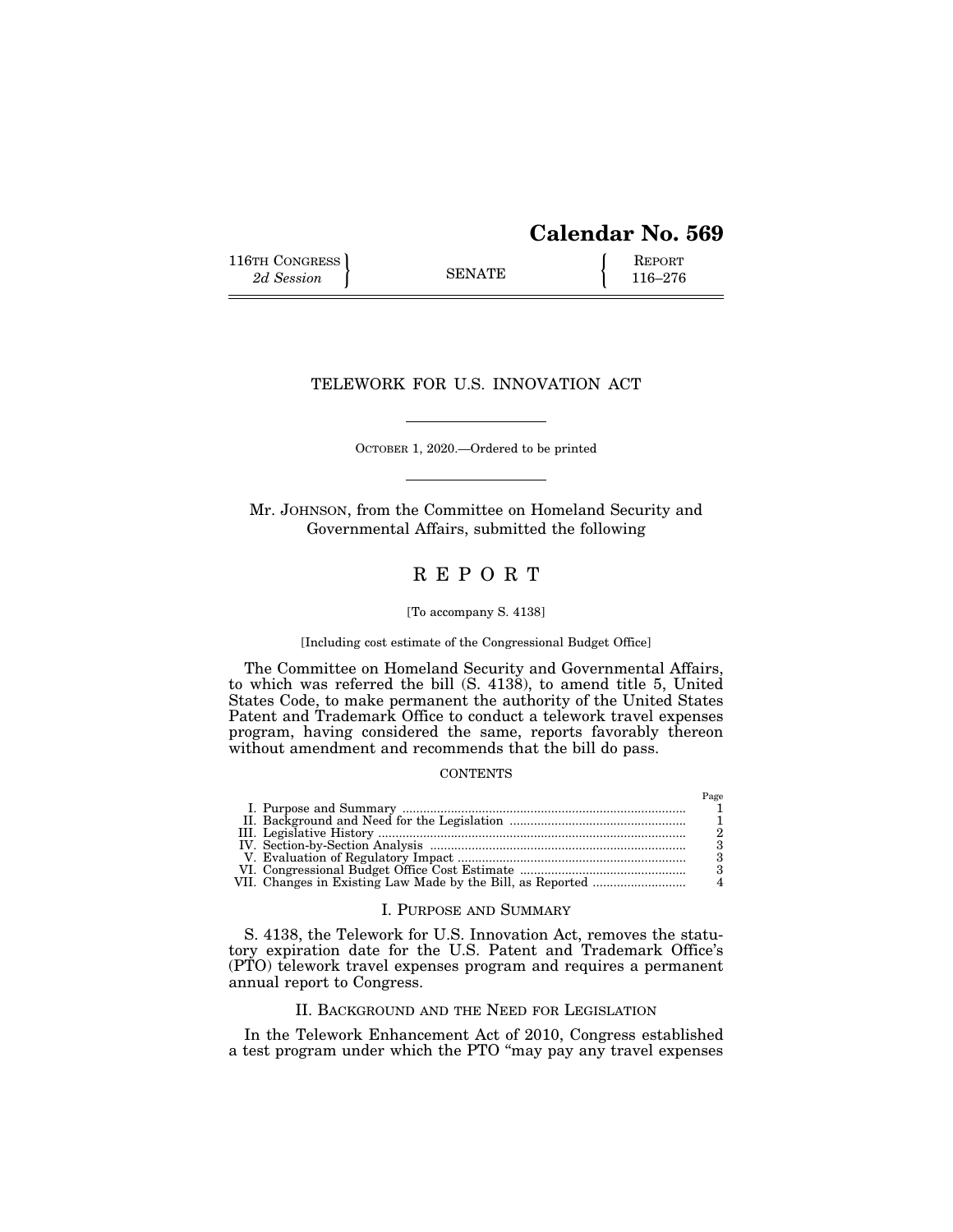of an employee for travel to and from a [PTO] worksite or provide an employee with the option to waive any payment authorized'' under the program under certain conditions.<sup>1</sup> Pursuant to this authority, the PTO launched the Telework Enhancement Act Pilot Program (TEAPP) in February 2012.

TEAPP is a voluntary program for employees wherein, in exchange for increased workplace flexibility, TEAPP employees waive the right to receive reimbursement of travel expenses for a limited number of potential mandatory trips to the PTO each year. USPTO reported that in October 2019, 2,929 full-time employees were participating in the program.2

Recent PTO annual reports demonstrate the benefits enjoyed by the agency, amounting to more than \$123 million in net savings in fiscal year (FY) 2019.3 The PTO reports that over a five-year period, from FYs 2015 through 2019, the attrition rate for participants was 1.1 percent lower than non-teleworking patent examiners.4 The PTO calculates that this reduced attrition accounts for up to \$23 million annually in retained production unit capacity and avoided training costs.5 The PTO also calculates that the agency increased production units, bringing in an additional \$48.8 million in revenue in FY 2019, and a savings of \$52 million in avoided real estate costs. Other benefits include savings from salary differentials, avoided travel expenses, and avoided transit subsidy costs.6 The value of the benefit has increased almost every year since the program began.7

The PTO reports a total of approximately \$1.9 million in costs associated with TEAPP, which do not significantly offset the benefits. For FY 2019, these costs included \$453,123 in travel time, \$998,859 in lost revenue due to travel time, \$140,356 in trademarks travel costs, and \$299,296 in added shipping costs.8 In sum, the approximately \$125 million in total benefits far outweigh the \$1.9 million in additional costs.

With no statutory change, the PTO will lose the authority to operate the TEAPP on December 31, 2020.9

#### III. LEGISLATIVE HISTORY

Senator James Lankford (R–OK) and Senator Kyrsten Sinema (D–AZ) introduced S. 4138, the Telework for U.S. Innovation Act, on July 1, 2020. Senator Christopher Coons (D–DE) later joined as a cosponsor. The bill was referred to the Committee on Homeland Security and Governmental Affairs.

The Committee considered S. 4138 at a business meeting on July 22, 2020. The bill was ordered reported favorably *en bloc* by voice vote without amendment. Senators Johnson, Portman, Paul, Lankford, Romney, Scott, Enzi, Hawley, Peters, Carper, Hassan, Harris, and Rosen were present.

<sup>1</sup> 5 U.S.C. § 5711(f)(2), (f)(3).

<sup>&</sup>lt;sup>2</sup>Telework Enhancement Act Pilot Program, Annual Evaluation, FY2019, U.S. Patent and Trade Office, at 2 (2019) (on file with the Committee).<br><sup>3</sup>See id. at 19.<br><sup>4</sup>Id. at 5-6.<br><sup>5</sup>Id. at 5-6.<br><sup>5</sup>Id. at 19.<br><sup>7</sup>Id.

 $\frac{7}{8}$  *Id.*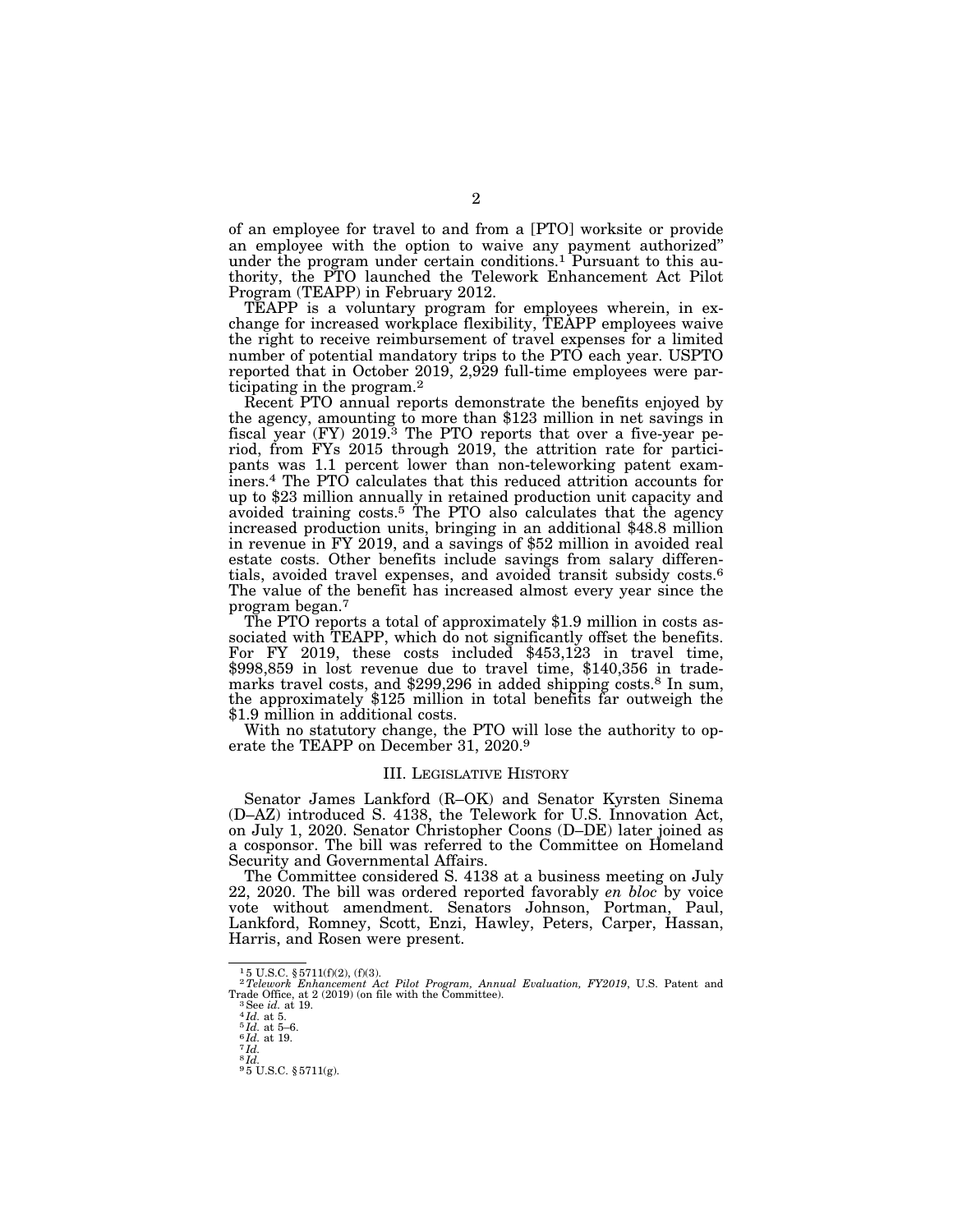#### IV. SECTION-BY-SECTION ANALYSIS OF THE BILL, AS REPORTED

#### *Section 1. Short title*

This section established that the bill may be cited as the ''Telework for U.S. Innovation Act.''

#### *Section 2. Telework Travel Expenses Program of the United States Patent and Trademark Office*

Subsection (a) strikes language establishing the program as a "test" and provides that the PTO may maintain the telework travel expenses program but adds a requirement for an annual report to Congress on the program, including its effectiveness and costs and benefits. Subsection (b) provides technical and conforming amendments.

#### V. EVALUATION OF REGULATORY IMPACT

Pursuant to the requirements of paragraph 11(b) of rule XXVI of the Standing Rules of the Senate, the Committee has considered the regulatory impact of this bill and determined that the bill will have no regulatory impact within the meaning of the rules. The Committee agrees with the Congressional Budget Office's statement that the bill contains no intergovernmental or private-sector mandates as defined in the Unfunded Mandates Reform Act (UMRA) and would impose no costs on state, local, or tribal governments.

VI. CONGRESSIONAL BUDGET OFFICE COST ESTIMATE

U.S. CONGRESS, CONGRESSIONAL BUDGET OFFICE, *Washington, DC, September 22, 2020.* 

Hon. RON, JOHNSON,<br>*Chairman, Committee on Homeland Security and Governmental Affairs, U.S. Senate, Washington, DC.* 

Dear MR. CHAIRMAN: The Congressional Budget Office has prepared the enclosed cost estimate for S. 4138, the Telework for U.S. Innovation Act.

If you wish further details on this estimate, we will be pleased to provide them. The CBO staff contact is David Hughes. Sincerely,

PHILLIP L. SWAGEL, *Director.* 

Enclosure.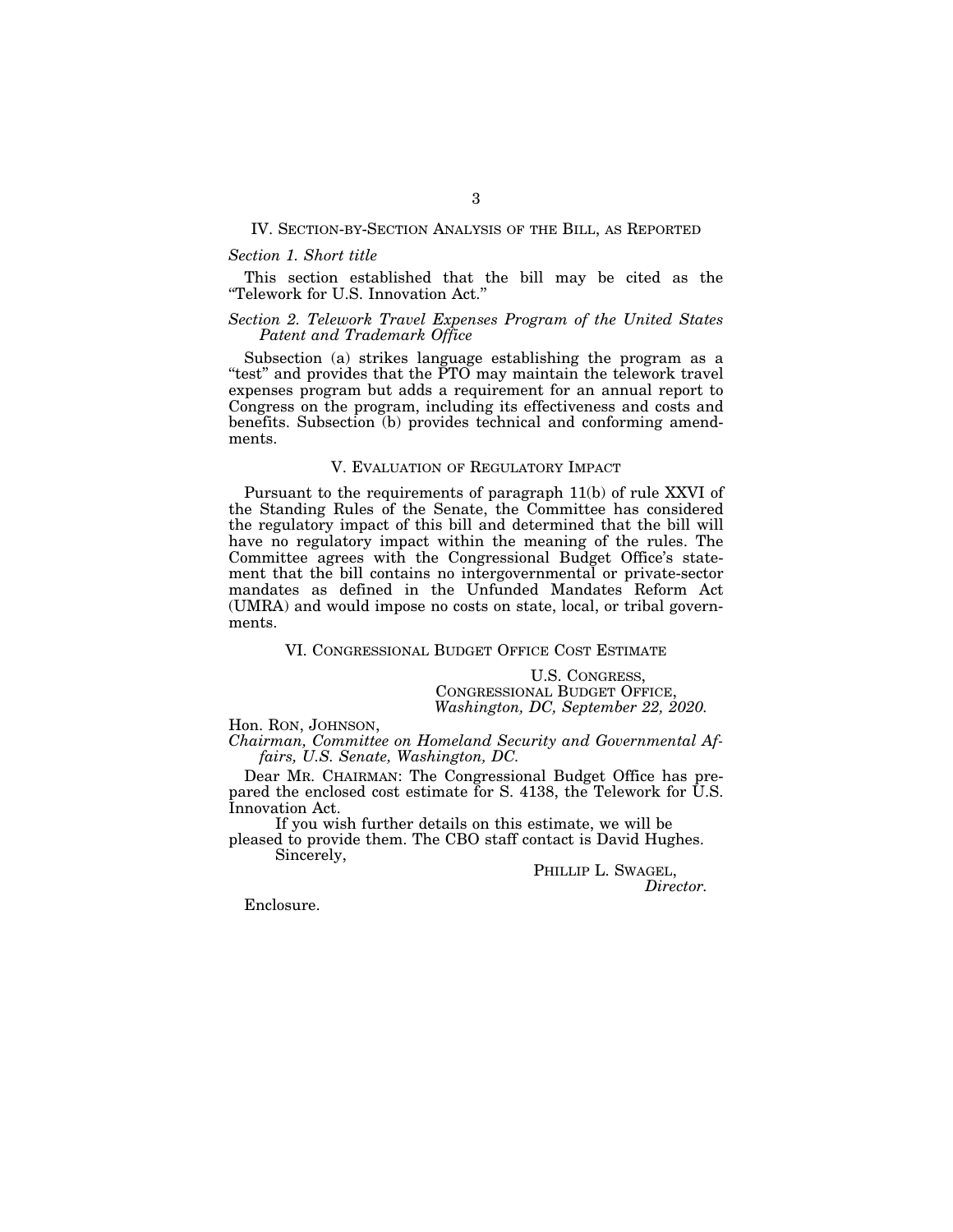| As ordered reported by the Senate Committee on Homeland Security and Governmental Affairs<br>on July 22, 2020 |      |                                     |               |
|---------------------------------------------------------------------------------------------------------------|------|-------------------------------------|---------------|
| By Fiscal Year, Millions of Dollars                                                                           | 2020 | 2020-2025                           | 2020-2030     |
| Direct Spending (Outlays)                                                                                     | о    |                                     |               |
| Revenues                                                                                                      | 0    | Ω                                   | n             |
| Increase or Decrease (-)<br>in the Deficit                                                                    | n    | n                                   | o             |
| Spending Subject to<br><b>Appropriation (Outlays)</b>                                                         | Λ    | $\star$                             | not estimated |
| Statutory pay-as-you-go<br>procedures apply?                                                                  | No   | <b>Mandate Effects</b>              |               |
| Increases on-budget deficits in any<br>of the four consecutive 10-year                                        | No   | Contains intergovernmental mandate? | No            |
| periods beginning in 2031?                                                                                    |      | Contains private-sector mandate?    | No.           |

S. 4138 would permanently authorize the U.S. Patent and Trademark Office's (PTO) Telework Enhancement Act Pilot Program (TEAPP). Under current law, TEAPP, which expires on December 31, 2020, enables about 3,000 PTO employees to waive reimbursement for travel expenses in exchange for the ability to live and work anywhere in the United States or Puerto Rico without routinely reporting to a specific jobsite.

Using information from the PTO, CBO expects that the agency would continue most aspects of the telework program after December 31, 2020, though some employees could be required to travel to a specific jobsite for training. As a result, CBO expects that implementing the bill would decrease travel reimbursements the PTO would incur after the pilot program expires. Using information from the PTO, CBO estimates those decreased costs would be less than \$500,000 over the 2021–2025 period. Because the PTO is authorized to collect fees in an amount sufficient to offset its annual appropriation, CBO expects that the agency would adjust fee collections to match any decrease in operating costs. On that basis, CBO estimates that any change in net discretionary spending by the PTO would be negligible, assuming appropriation action consistent with that authority.

The CBO staff contact for this estimate is David Hughes. The estimate was reviewed by H. Samuel Papenfuss, Deputy Director of Budget Analysis.

## VII. CHANGES IN EXISTING LAW MADE BY THE BILL, AS REPORTED

In compliance with paragraph 12 of rule XXVI of the Standing Rules of the Senate, changes in existing law made by the bill, as reported, are shown as follows: (existing law proposed to be omitted is enclosed in brackets, new matter is printed in italic, and existing law in which no change is proposed is shown in roman):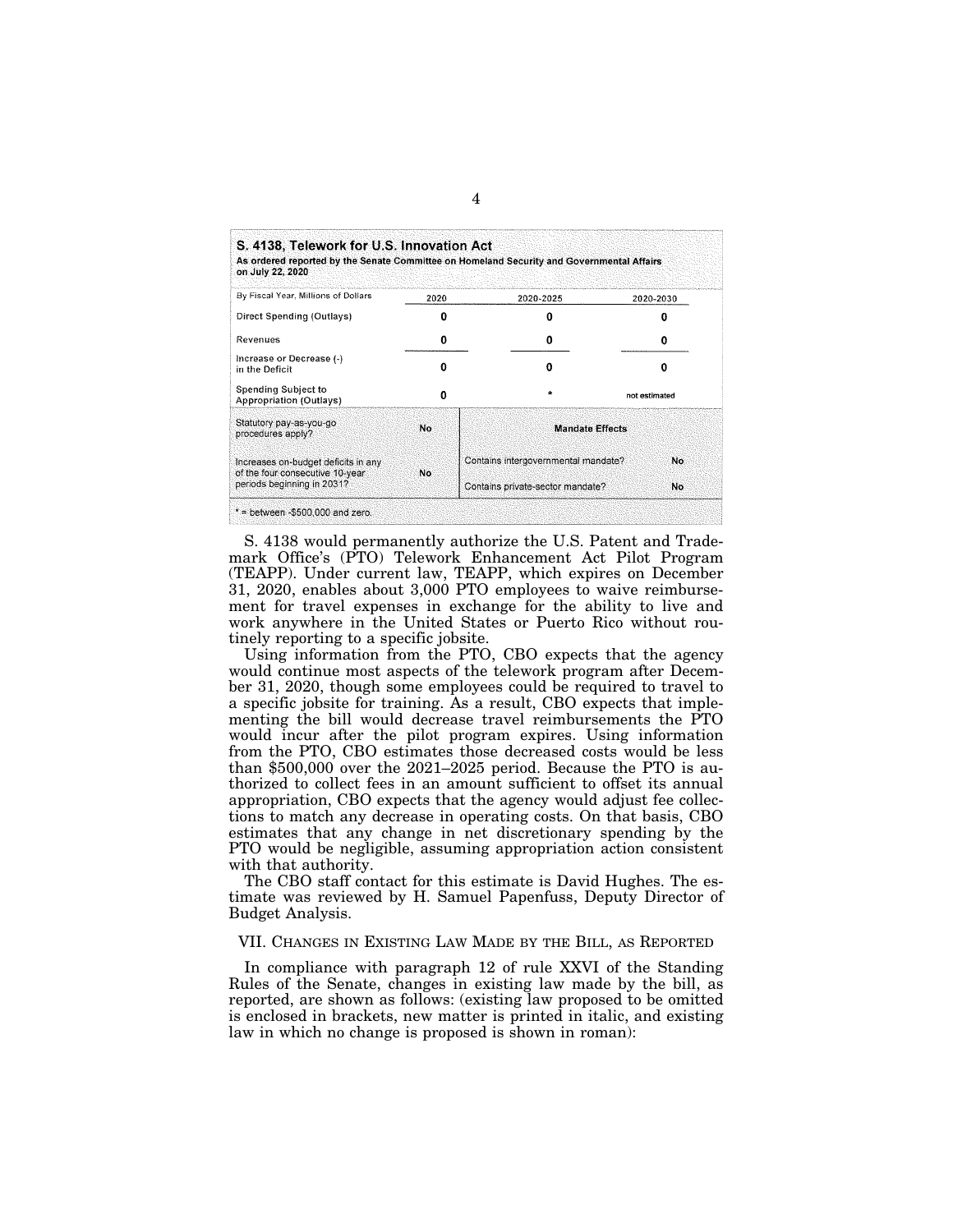# **UNITED STATES CODE**

\* \* \* \* \* \* \*

# **TITLE 5—GOVERNMENT ORGANIZATION AND EMPLOYEES**

\* \* \* \* \* \* \*

## **PART III—EMPLOYEES**

\* \* \* \* \* \* \*

## **CHAPTER 57—TRAVEL, TRANSPORTATION, AND SUBSISTENCE**

\* \* \* \* \* \* \* **Subchapter I—Travel and Subsistence; Mileage Allowances** 

\* \* \* \* \* \* \* **Table of sections**  Sec. 5701. Definitions. \* \* \* \* \* \* \* ø5711. Authority for telework travel expenses test programs.¿ \* \* \* \* \* \* \* \* *5711. Authority for telework travel expenses programs.*  **SEC. 5711. AUTHORITY FOR TELEWORK TRAVEL EXPENSES [TEST] PROGRAMS.**   $(a) * * *$ \* \* \* \* \* \* \*  $(f) * * * *$ (1) In this section, the term appropriate " [committee] *committees* of Congress'' means—  $(A) * *$  $(B)$  the Committee on Oversight and [Government] Reform of the House of Representatives; \* \* \* \* \* \* \* (2) The Patent and Trademark Office shall conduct a øtest¿ program under this [section, including the provision of reports in accordance with subsection  $(d)(1)$  *subsection*.  $(3) * * *$  $(4) * * *$  $(A) * * * *$ (B) the oversight committee shall develop *and maintain*  the operating procedures for the program under this subsection to— \* \* \* \* \* \* \*

 $(5) * * *$  $(A)$  The [test] program under this subsection shall be

designed to enhance cost savings or other efficiencies that accrue to the Government.

5